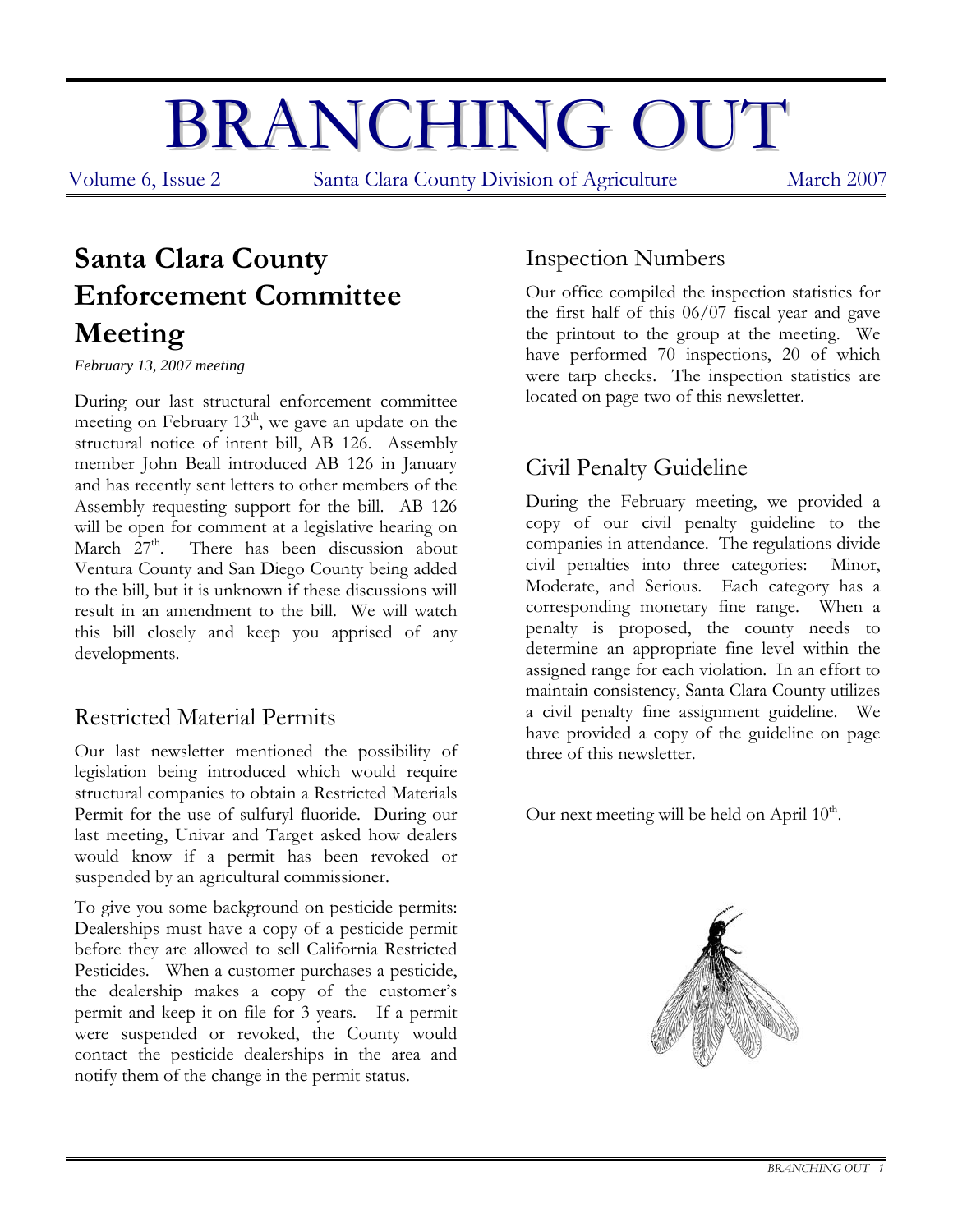### Santa Clara County Structural Fumigation Inspections July 1, 2006 - December 31, 2006

|                |                          | <b>VIOLATIONS FOUND</b>                        | <b>ISSUED TO:</b> |                 |                   |                |                |
|----------------|--------------------------|------------------------------------------------|-------------------|-----------------|-------------------|----------------|----------------|
| Code           | <b>Number of</b><br>Non- |                                                |                   |                 | <b>Compliance</b> | <b>Civil</b>   | <b>Action</b>  |
| <b>Section</b> | compliances              | <b>Type of Violation</b>                       | Company           | <b>Licensee</b> | <b>Action</b>     | <b>Penalty</b> | <b>Pending</b> |
|                |                          |                                                |                   |                 |                   |                |                |
| 8538           | 2                        | Written Notice to Occupant                     |                   |                 |                   |                |                |
| 1970.4         | 3                        | Pesticide Disclosure                           |                   | 1               | 1                 |                |                |
| 6602           | 0                        | Label Available at the Use Site                |                   |                 |                   |                |                |
| 12973          | 3                        | Label - Site / Rate / Other *                  |                   | $\overline{2}$  | $\overline{2}$    |                |                |
| 12973          | 1                        | Label - Aeration / Reentry **                  | 1                 | 1               | $\overline{2}$    |                | 1              |
| 12973          | 0                        | Label - Bagging, Pets<br>Removed, etc          |                   |                 |                   |                |                |
| 12973          | 0                        | Label PPE                                      |                   |                 |                   |                |                |
| 6738           | 1                        | PPE Provided and Worn                          |                   | 1               | 1                 |                |                |
| 6600           | 1                        | Suitable Methods                               |                   |                 |                   |                |                |
| 6604           | $\mathbf 0$              | <b>Accurate Measurement</b>                    |                   |                 |                   |                |                |
| 6614           | 0                        | Protection of Persons,<br>Animals, etc         |                   |                 |                   |                |                |
| 6724           | $\mathbf 0$              | <b>Employees Trained</b>                       |                   |                 |                   |                |                |
| 6726           | $\overline{\mathbf{2}}$  | <b>Medical Posting</b>                         |                   |                 |                   |                |                |
| 6734           | $\mathbf 0$              | Soap, Water, Single Use<br><b>Towels</b>       |                   |                 |                   |                |                |
| 6780<br>(b)(c) | 0                        | <b>TRAP Plan</b>                               |                   |                 |                   |                |                |
| 6780<br>(d)    | 0                        | Accident Response Plan at<br>Worksite          |                   |                 |                   |                |                |
| 6782           | $\overline{0}$           | <b>Two Trained Employees</b>                   |                   |                 |                   |                |                |
| 6782           | 0                        | Proper Entry/Mgmt Fumigated<br>Space           |                   |                 |                   |                |                |
| 1971           | 0                        | Safety kit / Test Equipment<br>Available       |                   |                 |                   |                |                |
| 1973           | 0                        | <b>Re-entry Requirements:</b><br>Certification |                   |                 |                   |                |                |
| 8505.2         | 0                        | Direct Supervision at Fume &<br>Aeration       |                   |                 |                   |                |                |
| 8505.7         | $\mathbf 0$              | Secondary Locks                                |                   |                 |                   |                |                |
| 1974           | 1                        | Warning signs on all sides of<br>structure     |                   | 1               | 1                 |                |                |
| 8505.1         | 0                        | Required information on<br>warning signs       |                   |                 |                   |                |                |
| 8505.12        | $\pmb{0}$                | <b>Warning Agent Used</b>                      |                   |                 |                   |                |                |
| 8505.15        | $\boldsymbol{0}$         | Two SCBAs Available                            |                   |                 |                   |                |                |

\* 12973 Label – site/rate/other:

1 noncompliance for a faulty thermometer

1 for not using enough pic (>.1oz)

1 for not locking the primary lock on a door

\*\* 12973 Label – aeration / reentry: ground crewmember entered a fumigated space